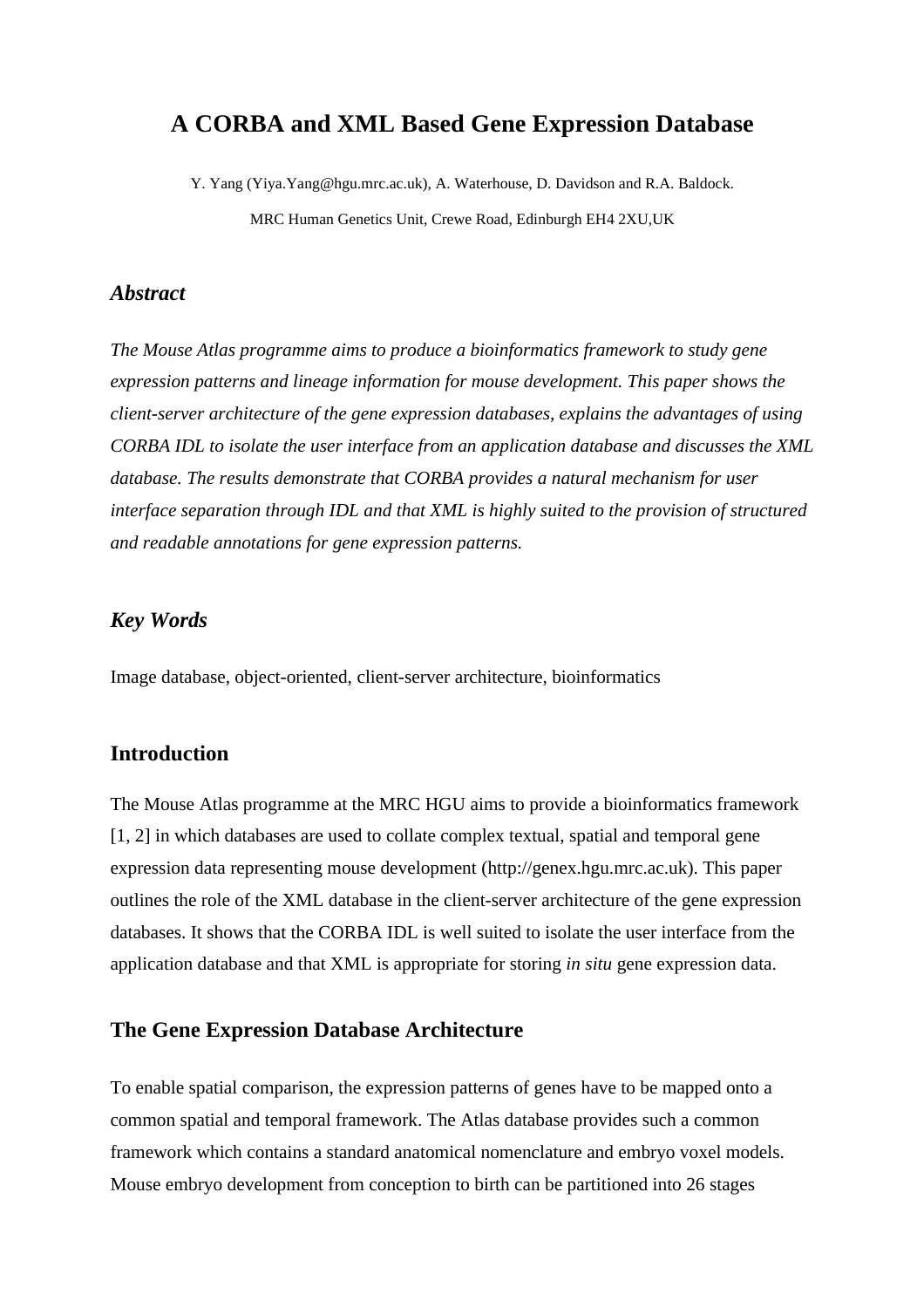following Theiler [3]. For each stage, there is a hierarchical anatomical nomenclature describing the relationships between anatomical components and a 3D grey-level voxel model showing the histological structure of the embryo. There is a unique relationship between any spatial domain of the 3D-model embryo and anatomical components in the nomenclature.

The aim of the gene expression databases is to allow gene expression patterns obtained from *in situ* experiments to be stored, compared and analysed using the framework provided by the Atlas database. The anatomical nomenclature is used as a controlled vocabulary for annotating and describing gene expression patterns as well as providing the link between the spatial patterns of the genes with the traditional morphology of anatomy. Diffusable growth factors and dynamic tissue interactions control embryo development and gene expression patterns do not necessarily correspond exactly with structures recognised and named by classical anatomy. For this reason it must be possible to map gene-expression data independently of the defined anatomy.



Figure 1. Gene Expression Database Architecture

After obtaining experiment results and storing them in a local database, a biologist would like to analyse the results by querying public gene expression resources. For example, a biologist may want to know what other anatomical components or spatial regions have expressed the same gene or what other genes have been expressed in the same anatomical component or in the same spatial region. Once the analysis has been performed, a biologist may decide to share the results with others and to submit the results to the public gene expression database (e.g. the Mouse Atlas Gene-Expression Database). Because the gene expression databases are for the benefit of the biological researchers across the world, the client-server architecture shown in Figure 1 has been adopted. It is based on the CORBA component infrastructure and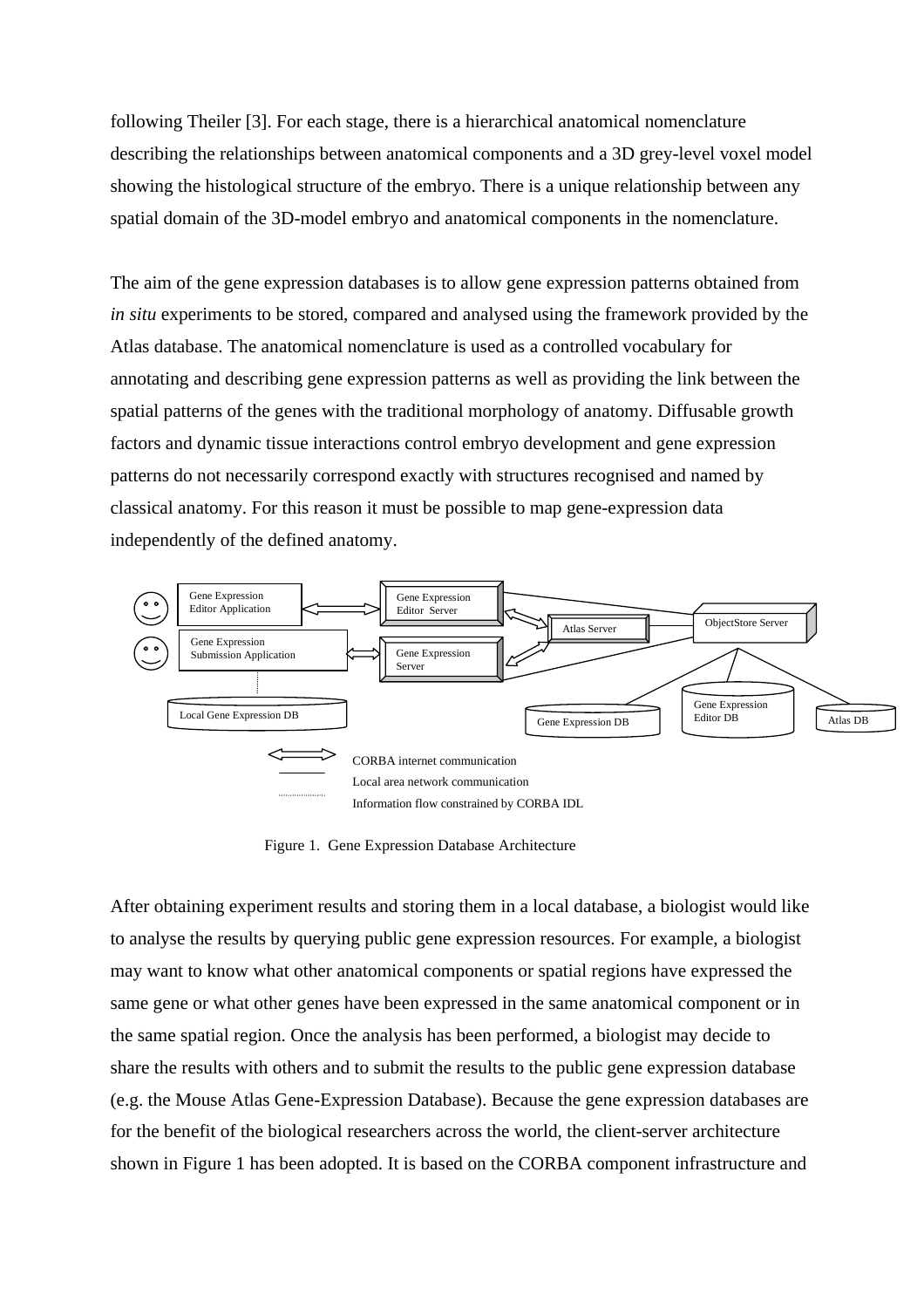uses XML, Java and eXcelon's ObjectStore. Discussions of the public ObjectStore gene expression database such as image indexing are beyond the scope of this paper. The following sections will discuss the local gene expression database, which reside in biologists' laboratory computers across the world.

## **CORBA IDL Separation of Gene Expression Database**

There are rapid progresses in modern biological techniques and many changes in the computing world. The database requirements will inevitably change. Although the local database and the client interface is running as one process in a computer, a separation mechanism between the client interface and local database will reduce the development cost. It allows independence between the client interface and the local database. Although the information with each record stored in the local database is a superset of the information stored in the public database, the essential gene expression information is the same because the gene expression information in the public database come from biologists' local databases all over the world. Since CORBA is used to connect the client interface to the public database, it is natural to use it as a mechanism to separate the client interface from the local database although both are written in Java and running on the same machine. The CORBA IDL (Interface Definition Language) attributes define all gene expression information.

The advantage of the CORBA IDL separation mechanism has already reduced our development cost. We used eXcelon's free Java PSE for the local database and had a working system. When eXcelon decided to stop any support for the free PSE by introducing licensed PSE Pro, we have abandoned the use of PSE because biologists in many laboratories may not want to or not able to purchase PSE Pro licenses. A simple file-system based database with XML formatted gene expression experiment results is used to replace the PSE database without any modification in the client interface.

## **The XML gene expression database**

The local database stores gene expression patterns obtained from *in situ* experiments on mouse embryos. Each experiment result is stored as a submission in the local database. A submission contains hierarchical attributes, which include: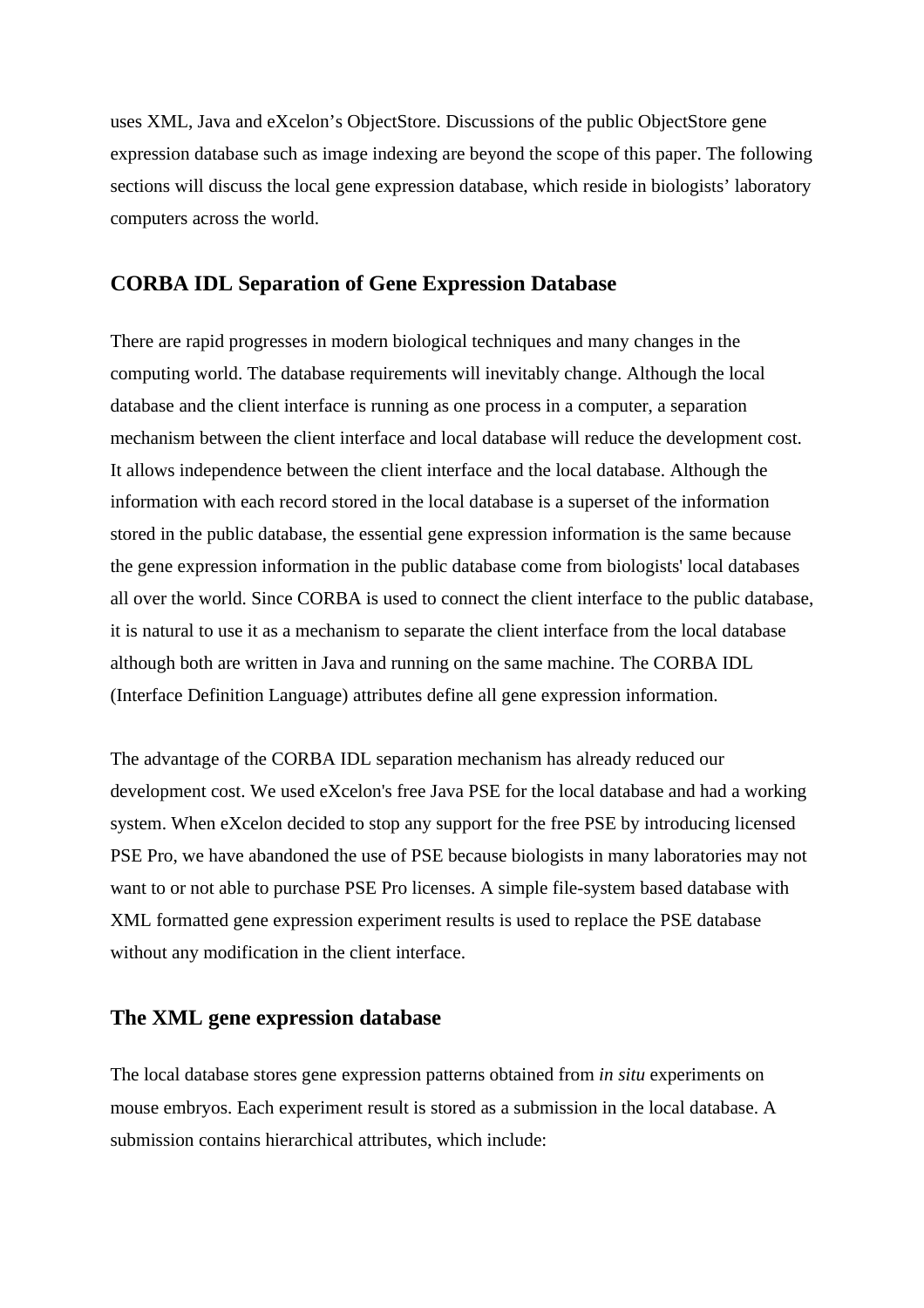- submission status
- details of contact person
- gene information
- specimen information
- probe information
- assay type and experiment notes
- association information such as bibliographic citations or linked submissions
- original assay images
- mapped gene expression patterns
- experiment context information

These attributes can be classified into two types: text and image. The text attributes primarily describe the experiments and the image type of attributes is for the following three purposes:

- the original assay colour images ( an example is shown in Figure 2)
- 2D gene expression patterns each of which is a 2D region (not necessarily one connected area) mapped onto a section of a voxel mouse embryo model in the Atlas database (an example is shown in Figure 3)
- 3D gene expression patterns which form a 3D region (not necessarily one connected area) which are mapped into the co-ordinate system of a voxel mouse embryo model in the Atlas database.





Fig 2. An original assay image Fig 3. An example of a 2D gene expression

XML is a subset of the Standard Generalised Markup Language (SGML) which is designed as a metalanguage for defining markup for documents of all types. Since the information in the local database has these characteristics: sequential submissions and hierarchical submission attributes, it was decided to use XML format for the database. The XML gene expression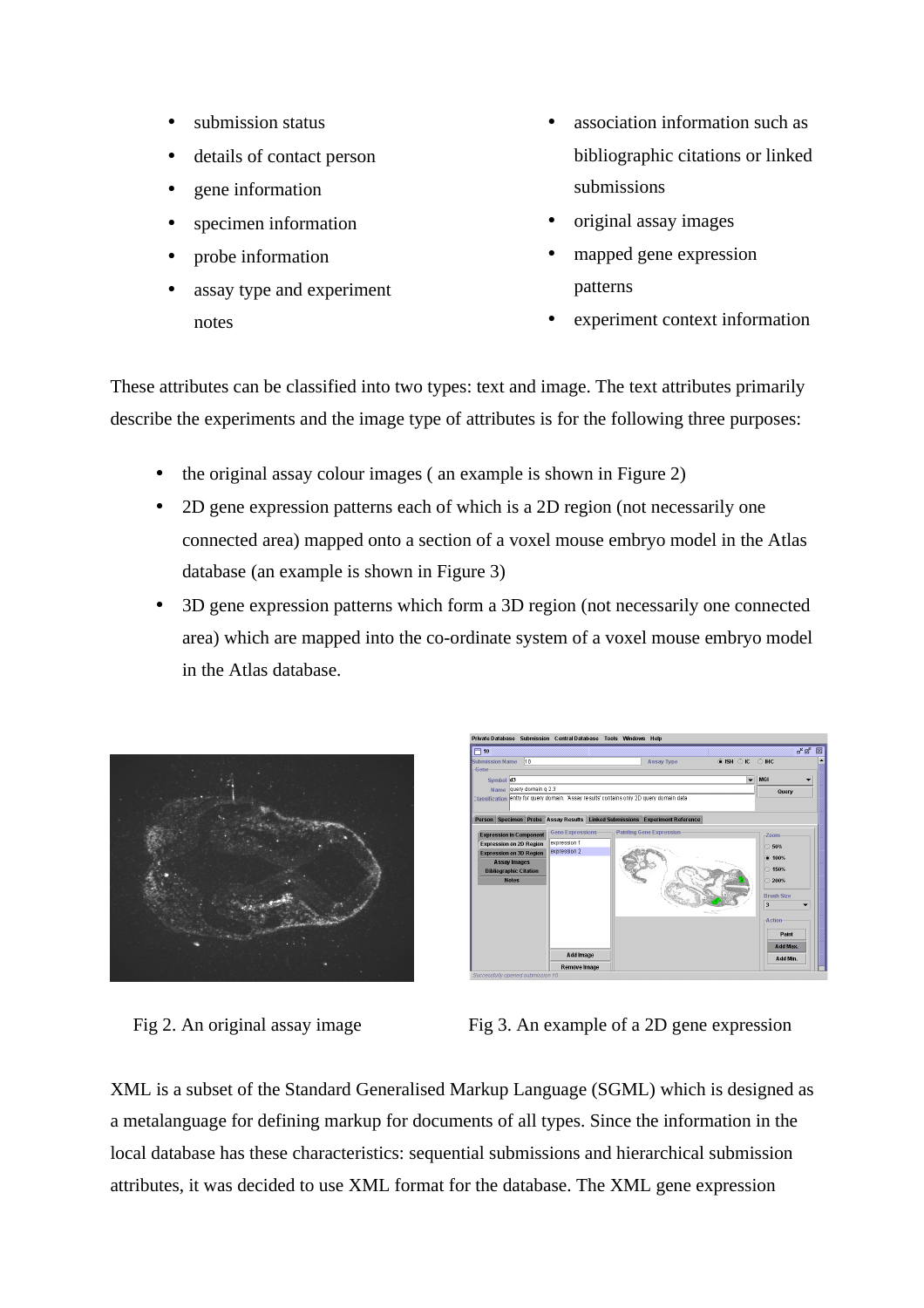database is organised as follows: a top directory represents the XML database. Its immediate sub-directories are submission directories. Each submission directory has one XML file for the textual information where the names of submission attributes are used as XML tags and 2D gene expression patterns, a zipped byte array file for one or more original assay images and optional Woolz files for 3D gene expression patterns. Woolz files can be converted into Woolz objects which can be manipulated by our image processing software [4]. The XML files store submission information but do not have database management capabilities. They glue together all submission information and contain references to the image files and Woolz files. This meets the current requirements of the local personal database.

The CORBA IDL defines all information stored in the XML gene expression database, its type constructors are used to determine the tags and their relationships in the XML files. An IDL-to-Java compiler converts IDL attributes into Java classes. For each Java object, one can use "getClass" to find out the class of the object. For each Java class, one can get its attributes by "getDeclaredFields". For each attribute of a Java class, one can find its type by "getType" and its name by "getName". Since any attribute of a Java class is either a Java class or a Java primitive, the names of Java classes or Java primitives are used as tags in the XML gene expression. From a submission Java object corresponding to a top IDL structure, one can get all the tags by recursive use of "getClass", "getDeclaredFields", "getType" and "getName". The Java class relationships determine the relationships between the XML tags.

# **Schema Evolution with XML and CORBA IDL**

CORBA IDL converted Java classes determine used XML tags. The XML formatted information in the local database does not depend on a particular IDL although the Java classes are converted from a CORBA IDL. In this sense, the IDL is indirectly acting as a DTD (Document Type Definition) for the XML information. The combined use of XML format and CORBA IDL makes the local database a natural vehicle for the schema evolution of the public database.

The public database has been developed using ObjectStore. It is in ObjectStore proprietary format and cannot be accessed by a text editor. For simple schema changes such as deleting a data member, the ObjectStore provides a facility to evolve a database automatically. However, for many other changes such as dynamic addition of non-leaf classes, schema